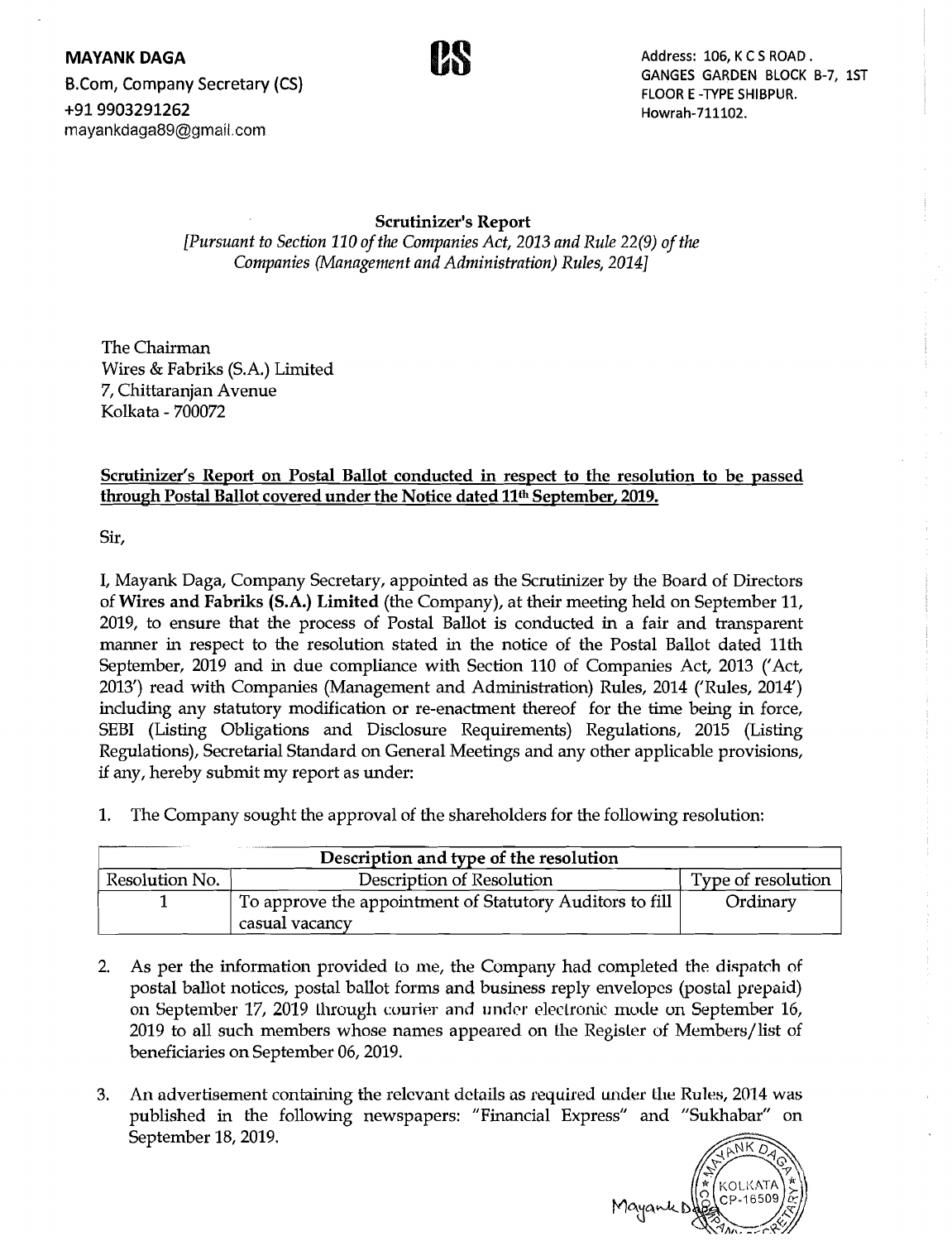- 4. In accordance with the provisions of Regulation 44 of the Listing Regulations and the Companies (Management and Administration) Rules, 2014, the Company had made arrangements with National Securities Depository Limited for providing a system of recording votes of the shareholders by electronic means.
- 5. The E-Voting period commenced on Wednesday, 18th September, 2019 at 9.00 a.m. and remained open till 5:00 p.m. on Thursday, 17<sup>th</sup> October, 2019.
- 6. Particulars of all postal ballot forms received from the shareholders and votes cast by electronic means have been maintained in separate registers.
- 7. All postal ballot forms received upto 5.00 P.M. on October 17, 2019, being the last time and date fixed by the Company for receipt of the postal ballot forms, have been considered for scrutiny. No postal ballot forms were received after October 17, 2019 up to the date of this report.
- 8. I have relied on information provided by the RTA of the Company in relation to details regarding number of shares and signature of shareholders.
- 9. The details of voting in postal ballot *(both by physical ballots and electronic means)* received with respect to the proposed resolution are given below:

#### Resolution No.1

| <b>Particulars</b>               | Number of<br>members voted | Number of votes<br>cast by members | % of total number<br>of valid votes cast |
|----------------------------------|----------------------------|------------------------------------|------------------------------------------|
| Vote by physical<br>ballot forms | 10                         | 20                                 | 100.00                                   |
| Vote by electronic<br>mode       | 25                         | 2429773                            | 99.90                                    |
| <b>Total</b>                     | 35                         | 2429793                            | 99.90                                    |

(i) Votes in favour of the resolution:

## (ii) Votes against the resolution:

| Particulars                      | Number of<br>members voted | <b>Number of votes</b><br>cast by members | % of total number<br>of valid votes cast |
|----------------------------------|----------------------------|-------------------------------------------|------------------------------------------|
| Vote by physical<br>ballot forms |                            |                                           | 0.00                                     |
| Vote by electronic<br>mode       |                            | 2504                                      | 0.10                                     |
| Total                            |                            | 2504                                      | 0.10                                     |

## (iii) Invalid votes:

| Total number of members whose votes<br>were declared invalid | Total number of votes cast by them  |  |  |
|--------------------------------------------------------------|-------------------------------------|--|--|
|                                                              |                                     |  |  |
|                                                              | <b>KOLKATA</b><br>CP-16509<br>Mayan |  |  |